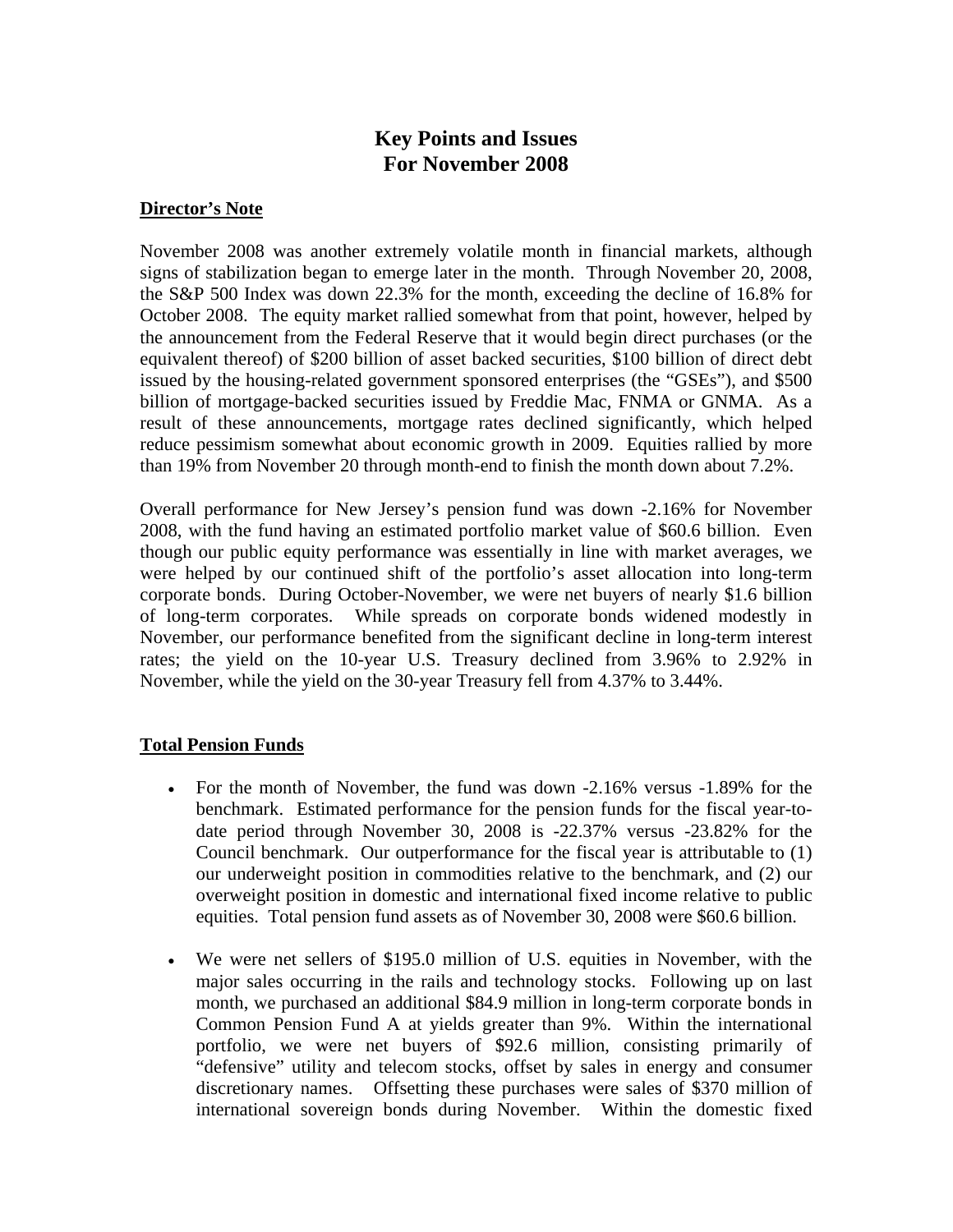income portfolio, we were net buyers of \$98.9 million, consisting primarily of long-term corporate bonds. Finally, we funded an additional \$150.3 million in commitments to various alternative investments in November.

# **Domestic Equity**

- Performance for Common Pension Fund A for November was -7.90% versus -7.50% for the S&P 1500 Index, the benchmark for the domestic equity portfolio. For the fiscal year-to-date period, Common Pension Fund A returned -29.73% versus -29.88% for the benchmark. The major positive factor contributing to overall performance continues to be our underexposure to the financial services sector. The major negative factor impacting performance is our exposure to the wireless tower stocks, which have underperformed other telecommunications stocks significantly in recent months.
- As stated above, net sales of equities in the portfolio in November were \$195.0 million. Within the equity portfolio, the major thrust was to increase exposure in "defensive"' areas and to decrease our exposure to cyclical sectors. We were net sellers of railroad stocks, technology stocks and financials. We were net buyers within the health care, telecommunications and utilities sectors. The major issues that were sold during November were Union Pacific, Anheuser Busch, Norfolk Southern, Hewlett Packard and Intel. The major purchases were of Verizon, Pepsico, Waste Management, Campbell Soup, and Medtronic Inc.
- As stated above, we continue to purchase long-term corporate bonds within the domestic equity portfolio (\$84.9 million in November) at yields north of 9%. Our strategy is to obtain equity-like returns on certain bonds in lieu of owning the underlying stocks. Bonds that were purchased include Altria, Alcoa and Verizon.

# **Domestic Fixed Income**

• Performance for Common Pension Fund B for November was +6.02% versus +9.50% for the Barclays Long Government/Credit Index, the benchmark for the domestic fixed income portfolio. Please note that the B Fund performance number includes the performance of our \$3.2 billion TIPs portfolio, while TIPs are not included in the Barclays Index. Excluding TIPS, we estimate our performance for November was above 7%. For the fiscal year-to-date period, Common Pension Fund B returned -5.46% versus -1.80% for the benchmark. The duration of Common Pension Fund B (excluding TIPs) was 9.72 years as of November 30, 2008, versus 11.09 years for the Barclays Long U.S. Government/Credit Index.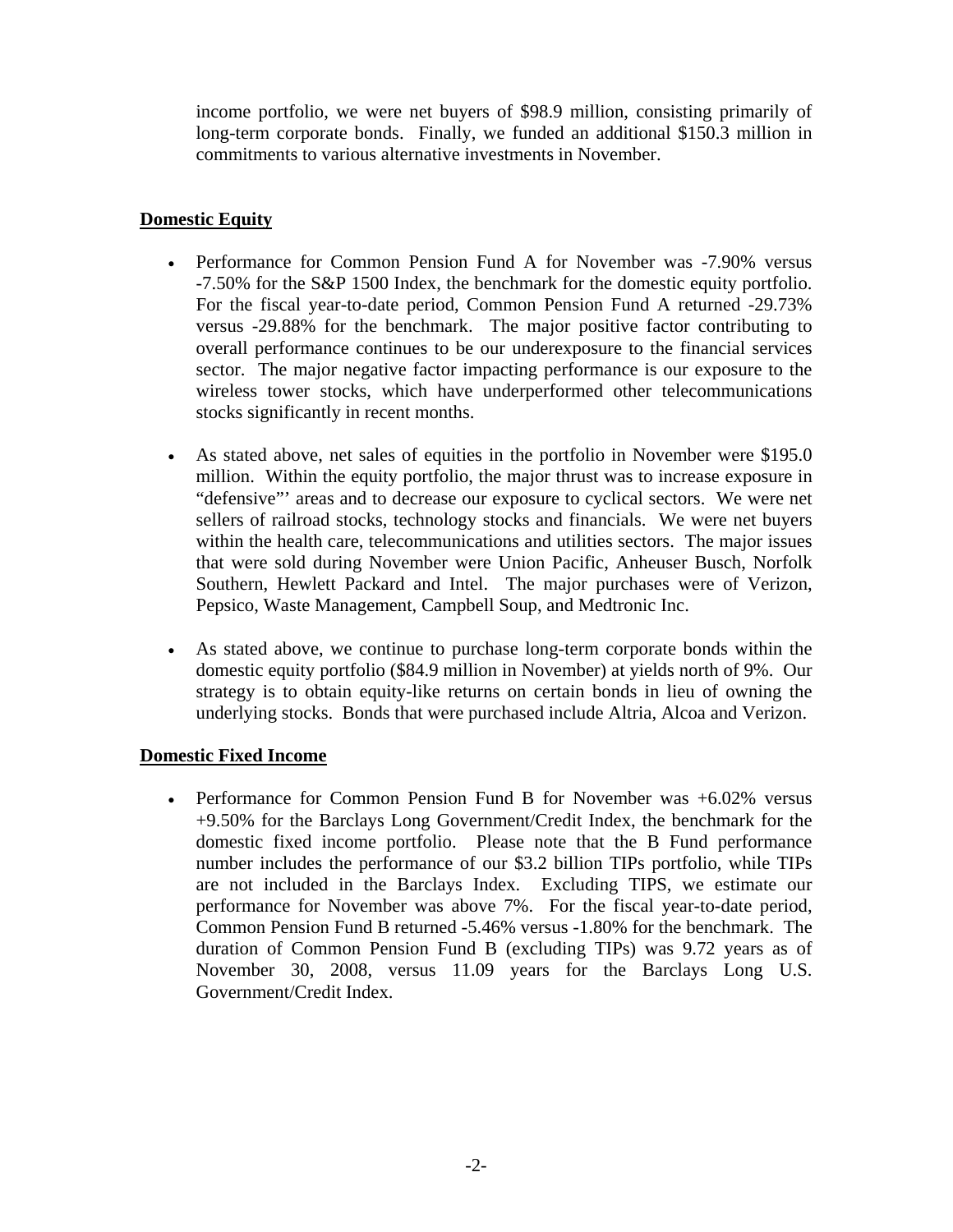• We had net purchases of approximately \$98.9 million in domestic fixed income securities in November, consisting mostly of long-term corporate bonds. As noted last month, we see strong relative value in long-term investment grade corporates at current yield levels. Major names that were added to the corporate bond portfolio were AT&T, Deutsche Telecom, Pepsico, Time Warner, United Technologies and WalMart.

## **International Equity/Fixed Income**

- The equity portion of Common Pension Fund D returned -5.20% in November versus a return of -5.58% for the MSCI EAFE Index ex-Prohibited, the new benchmark for the international portfolio, which is calculated by the Division and excludes those names deemed ineligible for investment under the State's Sudan and Iran Divestment Laws. For the fiscal year, the portfolio was down -39.83% versus -40.07% for the benchmark. Our portfolio of international sovereign bonds returned  $+1.53\%$  for the month and  $+5.29\%$  for the fiscal year-to-date period.
- We were net buyers of \$92.6 million in international developed markets equities in November, consisting primarily of issues in the utility and telecommunications sectors. Major names that were purchased include E.on, GDF Suez, Telstra and United Utilities.
- We reduced our portfolio of sovereign fixed income securities in November from \$980.5 million to \$619.6 million. We also virtually eliminated our \$500 million hedge on the Euro against the U.S. dollar during the month.

### **Alternatives**

- During November we funded \$150.3 million of commitments to alternative investments. Major investments include \$15.2 million to our Goldman Sachs European buyout separate account, \$23.0 million to PLA Residential Realty Fund III, and \$10.9 million to Madison Dearborn Capital Partners.
- Our preliminary performance for the hedge fund portfolio in November is -6.00%. The major factor contributing to this number was the continued negative returns on our various credit-oriented funds, which were impacted by the unprecedented falloff in corporate bonds and bank loan markets. Please note that these funds did start to recover somewhat later in November.